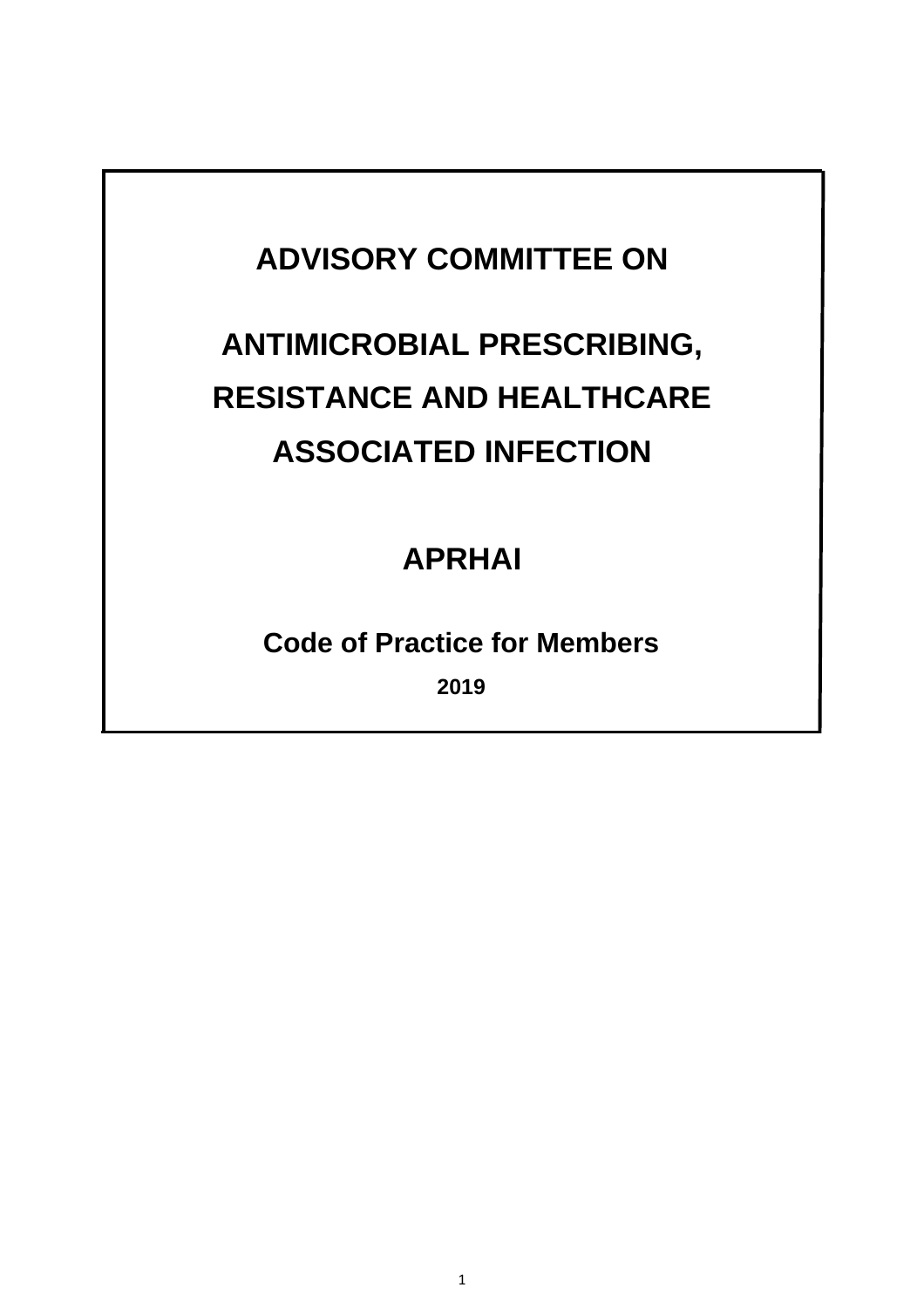### **CODE OF PRACTICE FOR MEMBERS OF THE ADVISORY COMMITTEE ON ANTIMICROBIAL RESISTANCE AND HEALTHCARE ASSOCIATED INFECTION**

#### **INTRODUCTION**

- 1. The Advisory Committee on Antimicrobial Prescribing, Resistance and Healthcare Associated Infection (APRHAI, the Committee) is a UK wide, independent, nonstatutory advisory non-departmental Public Body. It is a non-executive advisory committee to Ministers for the Department of Health and Social Care (DHSC).
- 2. This Code of Practice gives information on the status, role, responsibilities and procedures of the APRHAI, and its sub-committees; the terms of appointment of members of the Committee and its Sub-committees; and the roles and responsibilities of the members of the Committee and Sub-committees. It is based on the legislation concerning APRHAI and also the Government Office for Science Code of Practice for Scientific Advisory Committees<sup>[1](#page-16-0)</sup>. The APRHAI Code of Practice will be reviewed as appropriate.
- 3. The APRHAI Code of Practice does not have legal force, but all members and prospective members of the Committee and Sub-committees as well as those attending meetings to inform the Committee's or Sub-committee's discussions are required to confirm their acceptance of the provisions set out in this Code of Practice by signing the Declaration (Annex 1) as indicated.
- 4. The Committee has no budget.
- 5. The APRHAI Secretariat have drawn up the following Code in line with Government policy on standards in public life, openness and accountability.<sup>1</sup>
- 6. APRHAI can be contacted at:

APRHAI Secretariat,

Public Health England,

Wellington House,

133-155 Waterloo Road.

London, SE1 8UG

#### e-mail: APRHAI@phe.gov.uk

 $\overline{a}$ <sup>1</sup> Government Office for Science (2011) Code of Practice for Scientific Advisory Committees http://www.bis.gov.uk/assets/goscience/docs/c/11-1382-code-of-practice-scientific-advisory-committees.pdf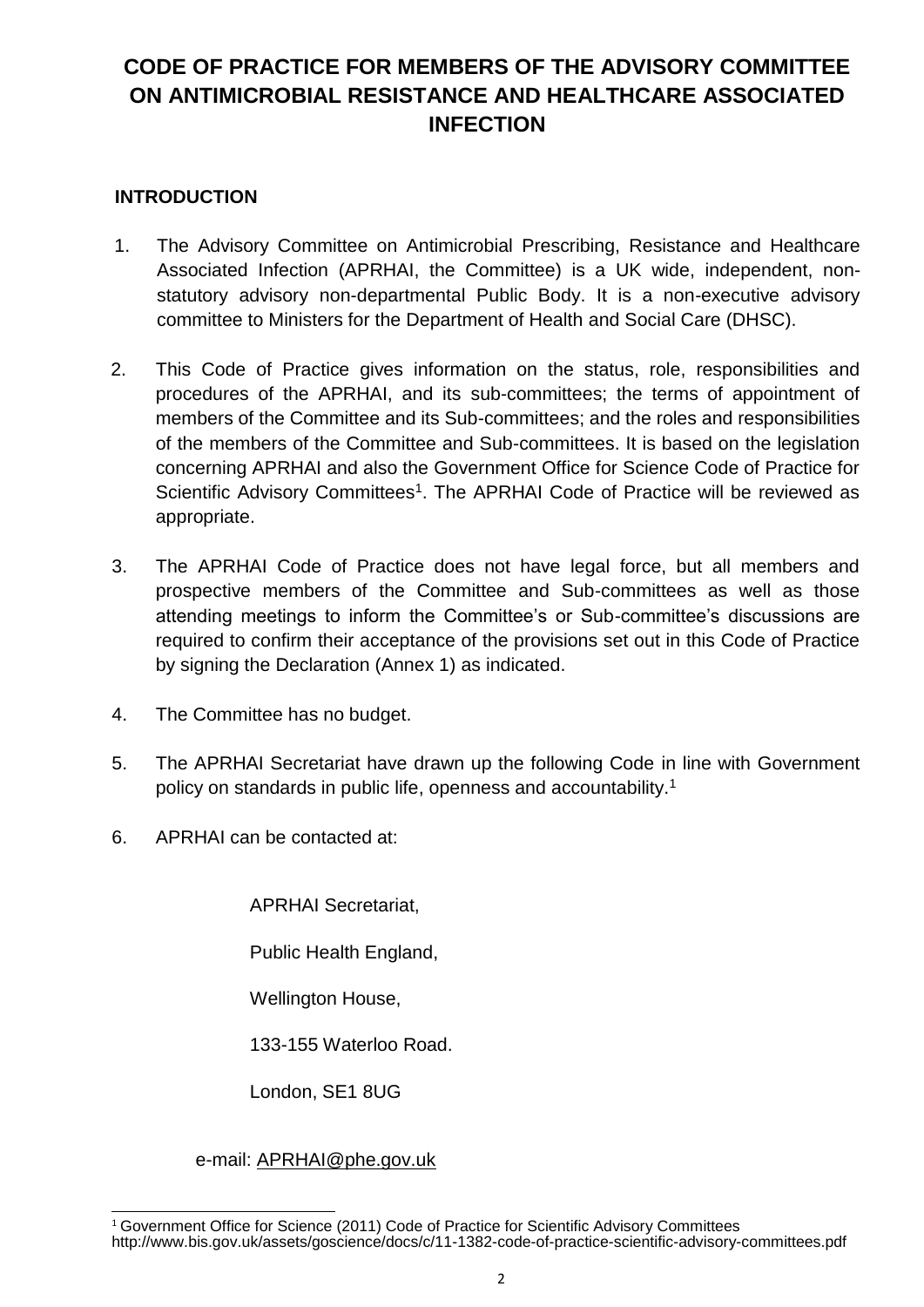#### **TERMS OF REFERENCE**

The Advisory Committee on Antimicrobial Prescribing, Resistance and Healthcare Associated Infections (APRHAI) is a UK wide, independent, non-executive Advisory Committee, which provides practical and scientific advice to the government on minimising the risk of healthcare associated infections and addressing antimicrobial resistance.

- Its purpose is to provide practical and scientific advice to government in support of the fulfilment of its vision for AMR in 2040 and strategies to:
- reduce the incidence of healthcare associated infections (HAI) and specific drug resistant infections
- effectively control, contain and mitigate antimicrobial resistance (AMR)
- optimise antimicrobial use (AMP) in humans.

In doing this, the Committee will:

- 1. take into account the relevant work of other expert groups, in the human and veterinary fields when making its recommendations.
- 2. help guide government's scientific priorities and work, including horizon-scanning and long-range planning as well as dealing with immediate risks and opportunities
- 3. keep appraised of international scientific developments that might impact the UK's approach,
- 4. identify gaps in the evidence base, that require further research or surveillance and make recommendations for prioritisation
- 5. make its findings and recommendations available to Government, and the public in a way which aims to be comprehensive, understandable and timely.
- 6. review and evaluate the effectiveness of the on-going work of the committee
- 7. operate in line with the government's principles for scientific advice and the code of practice for scientific advisory committees, including making the work of the committee open, transparent and accessible as well as strengthening public and patient engagement.

APRHAI has no statutory basis for providing advice to Ministers in Scotland, Wales or Northern Ireland. However, health departments from these countries may choose to accept the Committee's advice or recommendations. Specific advice given by APRHAI in response to a request from any one UK health department or Minister is not binding on any of the other Ministers of the Devolved Administrations or UK Government. UK health departments are made aware of all APRHAI advice through their designated representatives who attend APRHAI and Sub-committee meetings and receive committee papers.

The Secretary of State is accountable to Parliament for APRHAI as a public body.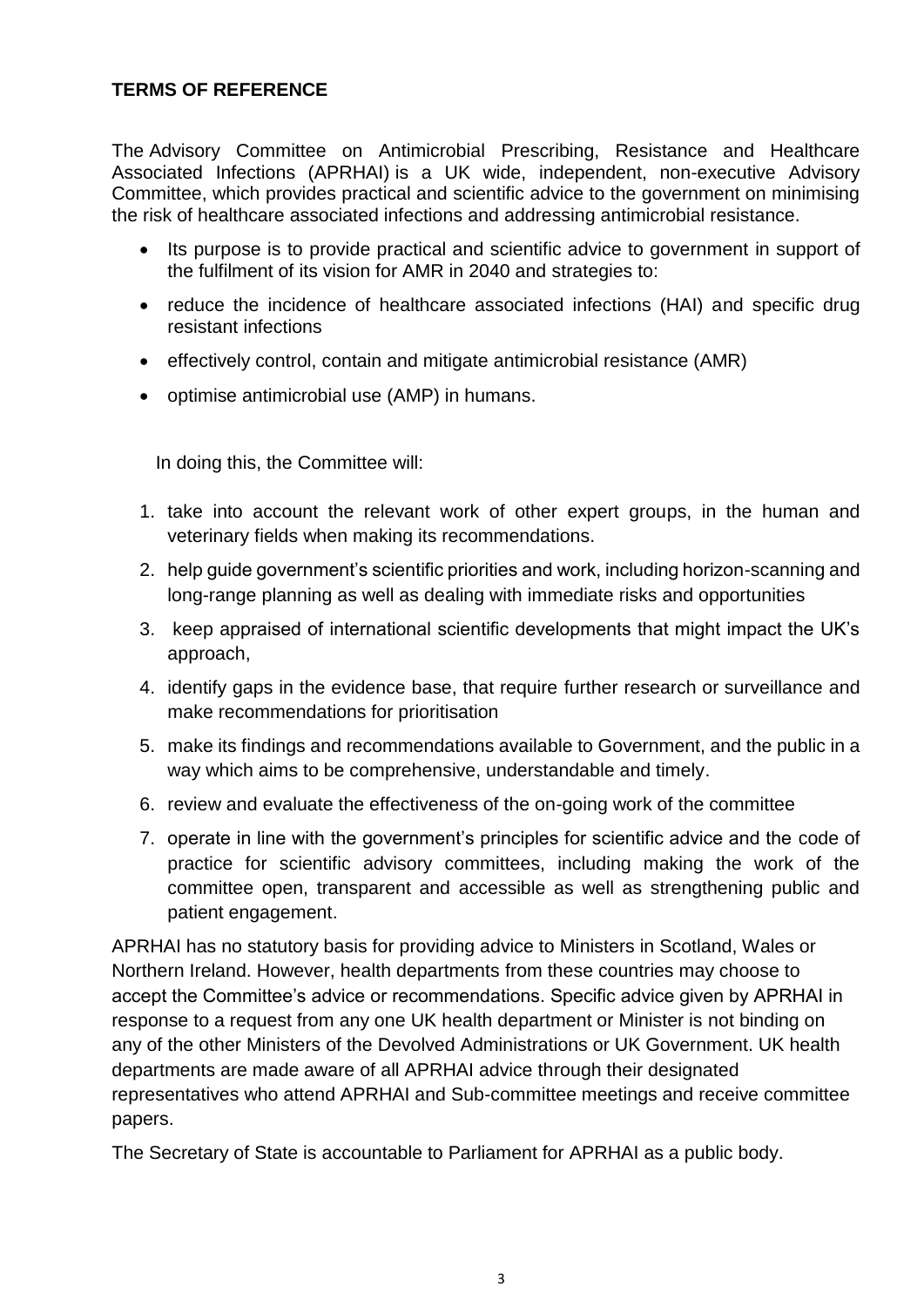#### **TERMS OF APPOINTMENT OF APRHAI MEMBERS**

- 7 The size of the Committee is determined by the Secretary of State and may vary. Appointments of the Chair and members are made by the Secretary of State, via the Department of Health and Social Care (DHSC) Senior Responsible Officer (SRO), in consultation with the DHSC public appointments team.
- 8 The Chair and members of APRHAI play a critical role in ensuring its continued standing as an internationally recognised leading body in the field of antimicrobial resistance and healthcare associated infection. They bring relevant knowledge, skills and experience to the Committee and contribute to the provision of high quality and well considered advice to UK health departments.
- 9 Appointments to the Committee are made on merit and in accordance with the principles of the Code of Practice for Scientific Advisory Committees and the Code of Practice<sup>1</sup> issued by the Commissioner for Public Appointments. The Chair and Members are appointed as individuals to fulfil the terms of reference of the Committee, not as representatives of their particular profession, or of their employer or any interest group. Membership is not determined on a geographical basis but on suitability for the role, based on an assessment against criteria specified at the time of the recruitment of new Members.
- 10 New appointments are made through an open competition following advertisement of the roles in, for example, medical journals and with relevant Professional Bodies or Networks informed about roles that may interest their members. Criteria for candidates are set out in an application pack sent to those who express an interest in the posts. Candidates are short-listed against the criteria and then invited for interview with the most suitable candidate for a particular role selected by an appointments panel based on the candidate's application and interview.
- 11 Terms of appointment usually range from 1-3 years. Reappointment of members is not automatic. Subject to conditions, including satisfactory appraisal and attendance at meetings, members are usually offered reappointment for a second, or exceptionally a third, term without the post being advertised. This is desirable to retain the expertise and experience of the Committee. However, in accordance with the Code of Practice issued by the Commissioner for Public Appointment, members cannot serve on the Committee for more than 10 years.
- 12 Appointments may be terminated at a member's request, in the event of unsatisfactory attendance at meetings, if their conduct is out of keeping with this Code or at the DHSC Appointments Commission's discretion, in consultation with DHSC senior officials, UK health departments and APRHAI Secretariat. Attendance is required to at least two of the three main Committee annual meetings in March, June and September of each year.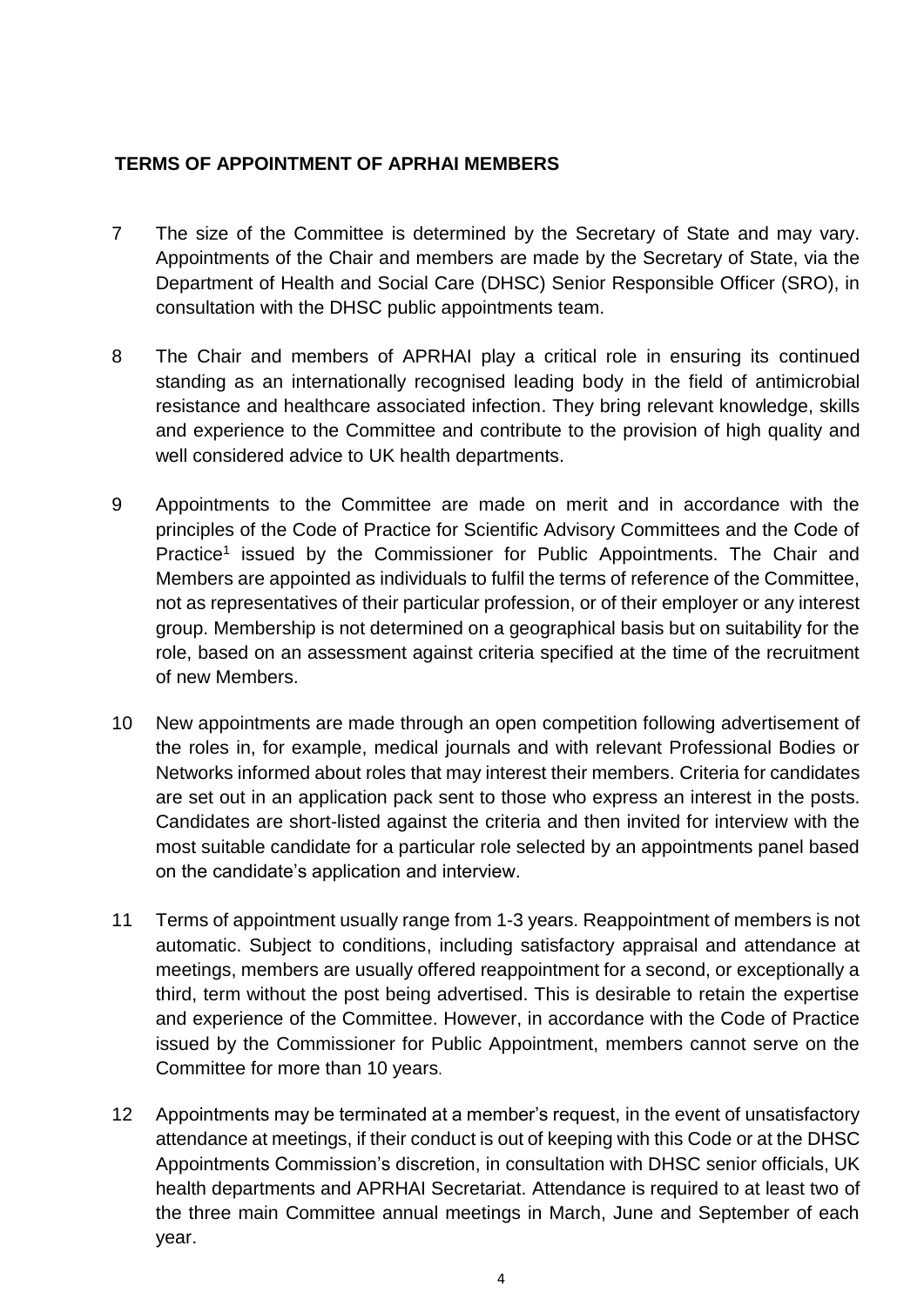- 13 All members including the Chair must go through an appraisal process. The Chair appraises members in their first year of their first term, and then once every term. The DHSC appraises the Chair every year and senior Government officials sign off the appraisal, in consultation with senior officials from the UK health departments.
- 14 The Committee membership will normally include individuals from academia and practising clinicians who have expertise in one or more of the following areas:
	- a. infectious diseases
	- b. clinical microbiology
	- c. public health
	- d. behavioural sciences
	- e. general practice
	- f. nursing
	- g. pharmacy
- 15 The Committee membership will normally include at least one but preferably two lay members to provide the committee with a wider lay perspective on issues. Vacancies in the membership or absences of members from Committee meetings do not invalidate the advice provided by the Committee unless the Chair considers there is insufficient expertise for the Committee to formulate sound advice. The range of expertise of sub-committees may differ.
- 16 New members of APRHAI are provided with an induction programme that covers the roles and responsibilities of membership, the function, operation and practices of APRHAI and its sub-committees, the support that the secretariat provides, the type of evidence reviewed by APRHAI, how the Committee interacts with its stakeholders and all the various aspects covered in this Code of Practice.
- 17 Appointment to APRHAI is on a voluntary basis and fees are not payable. However, members may claim travel and subsistence allowances at current standard PHE rates, as given in Annex 2.

#### **ROLE OF MEMBERS**

18 Members of APRHAI have collective responsibility for the operation of the Committee. They should engage fully in the collective consideration of issues, taking account of the full range of relevant factors, including any guidance issued by the sponsor Departments or the responsible Ministers.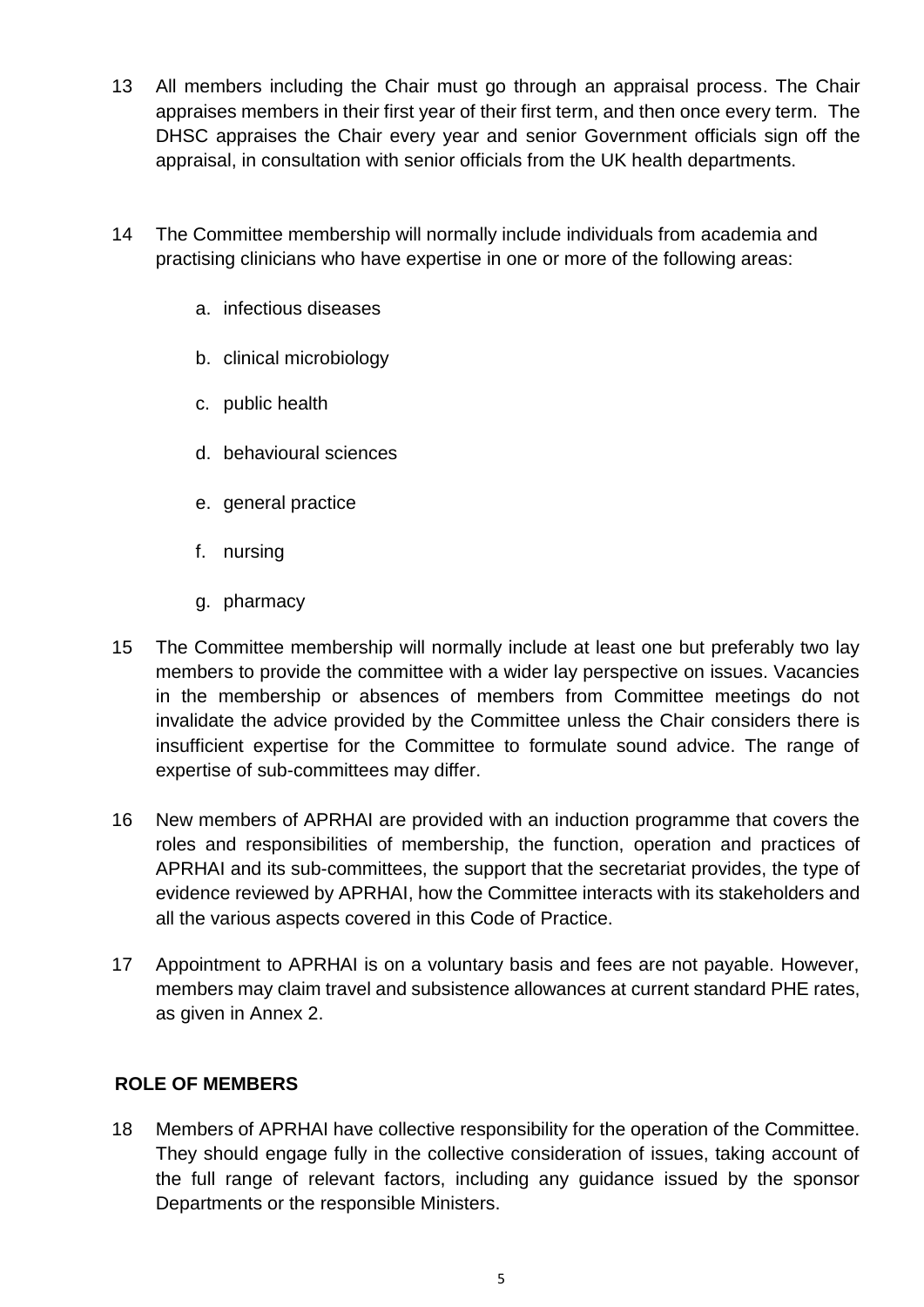#### **STANDARDS IN PUBLIC LIFE**

- 19 APRHAI members are expected to:
	- a. follow the Seven Principles of Public Life set out by the Committee on Standards in Public Life (see Annex 3), as they apply to service on APRHAI;
	- b. comply with this Code of Practice, and ensure that they understand their duties, rights and responsibilities, and that they are familiar with the functions and role of the Committee and any relevant statements of Government policy;
	- c. not misuse information gained in the course of their public service for personal gain or for political purpose, nor seek to use the opportunity of public service to promote their private interests or those of connected persons, firms, businesses or other organisations;
	- d. not hold any paid or high-profile posts in a political party, and not engage in specific political activities on matters directly affecting the work of the Committee. When engaging in other political activities, members should be conscious of their public role and exercise proper discretion. These restrictions do not apply to MPs, local councillors or to Peers in relation to their conduct in the House of Lords

#### **ROLE OF THE CHAIR**

20 The Chair has particular responsibility for providing effective leadership on the issues above. In addition, he/she is responsible for ensuring that the minutes of meetings, produced by the Secretariat, and any reports to Ministers accurately record the decisions taken and, where appropriate, the views of individual Committee members have been taken into account. The Chair will indicate that the minutes of meetings accurately reflect proceedings by "signing-off" once the Committee has agreed them.

#### **ROLE OF THE DEPUTY CHAIR**

21 The Deputy Chair is responsible for chairing committee meetings and providing leadership if the Chair is unavoidably absent.

#### **ROLE OF THE SECRETARIAT**

22 The Secretariat is provided by Public Health England (PHE). The PHE Secretariat function has been delegated by the Department of Health and Social Care. Communications between the Committee and Ministers will generally be through the Secretariat, except where it has been agreed that an individual member should act on the Committee's behalf. Nevertheless, any Committee member has the right of access to Ministers on any matter that he or she believes raises important issues relating to his or her duties as a Committee member. In such cases, the agreement of the rest of the Committee should normally be sought.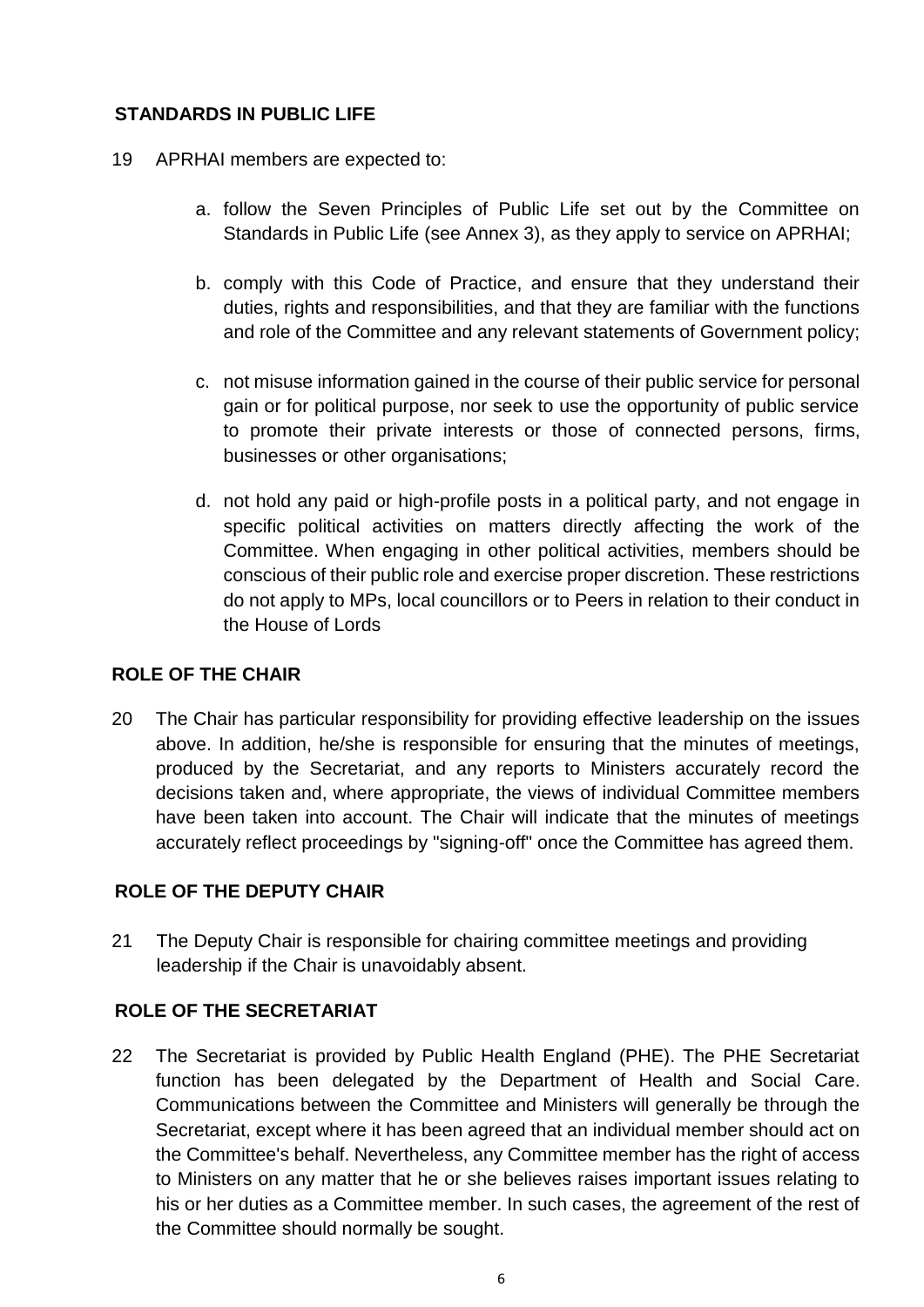23 The Secretariat is responsible for ensuring that the Committee does not exceed its powers or functions. It should also ensure that the Freedom of Information Act 2000 is complied with, and any complaints are dealt with appropriately.

#### **ROLE OF REPRESENTATIVES FROM THE UK HEALTH ADMINISTRATIONS**

- 24 Members can be appointed from any of the four UK countries, but each Health Administration selects two representatives to the Committee:
	- a policy representative
	- a technical representative (with recognised expertise in the AMR field, such as clinical microbiology, etc.)
- 25 Representatives can step down at any time, by informing both their Administration and their AMR and HCAI policy teams and the Secretariat, and a new one will be designated.
- 26 Representatives closely work with Committee members, ensuring there is ongoing two-way communication between the Committee and the Health Administration they represent. They may be asked to provide information on and discuss examples of local interventions share examples of good practice and provide analyses of surveillance data for the APRHAI full meetings, as requested by the Committee. Their role is crucial in contributing to the formulation of advice to the Government on national policies.
- 27 Representatives are invited to attend all the three APRHAI's annual full meetings and have unrestricted access to all papers. They take part to the Committee subgroups and in any other APRHAI meeting, as required by the committee, in order to contribute to the development of APRHAI UK wide recommendations and expert advice.
- 28 If a representative is unable to attend an APRHAI meeting, a previously designated delegate can participate in their absence. Similarly to representatives, delegates reports back to the Administration on the outcomes of the meeting and any policy recommendations that have been endorsed by the Committee. The Secretariat will work with the Health Administrations to ensure representatives' regular attendance.
- 29 Representatives (or their designated delegates) are expected to inform the Committee about any potential conflicts of interest they may have when providing comments or information to the Committee in accordance with the guidance described later in this Code. All Representatives/delegates are expected to abide by this Code of Practice and sign the declaration at Annex 1.

#### **ROLE OF OBSERVERS**

30 A number of bodies routinely attend Committee meetings as observers, in order to provide expert views and contribute to the discussion on the interventions that support the implementation of the UK AMR National Action Plan and specific topics of interest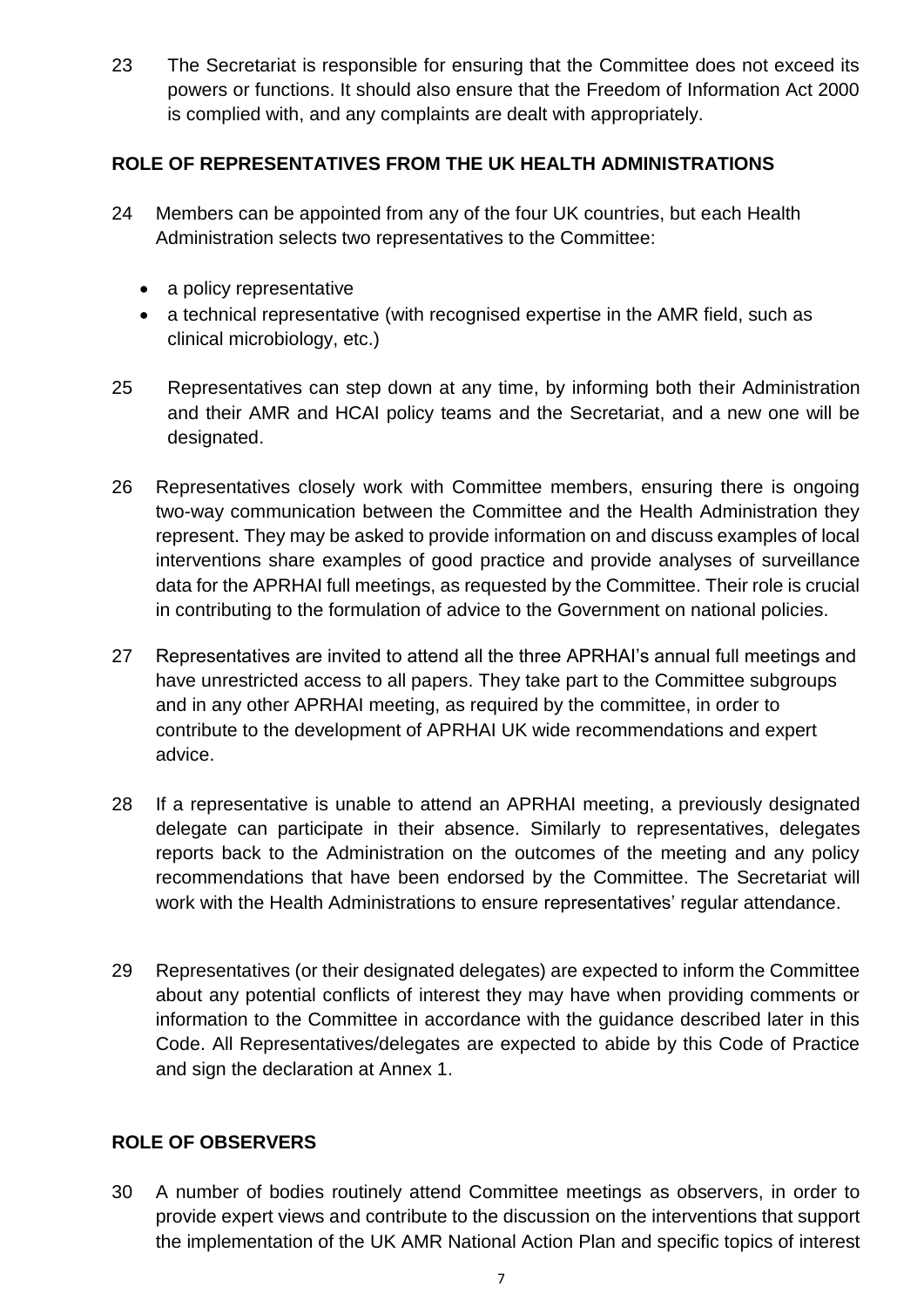for the Committee, and may contribute to sub-committees. The following organisations may send observers to Committee meetings:

- a. Department of Health and Social Care (DHSC)
- b. Medicines and Healthcare products Regulatory Agency (MHRA)
- c. Public Health England (PHE)
- d. National Health Service (NHS) England
- e. National Health Service (NHS) Scotland
- f. National Health Service (NHS) Wales
- g. National Health Service (NHS) Northern Ireland
- h. National Health Service (NHS) Improvement
- i. Health Protection Scotland
- j. Health Protection Wales
- k. HSC Health Protection Agency Northern Ireland
- 31 Observers are provided with access to all the Committee papers (with the exception of some restricted papers) and may, as directed by the Chair, contribute to the Committee discussions to, for example, clarify points of fact, provide additional information or offer an interpretation of data. However, observers cannot vote on Committee decisions and must at all times respect the independence of the Committee in formulating its advice. In addition, observers are expected to inform the Committee about any potential conflicts of interest they may have when providing comments or information to the Committee in accordance with the guidance described later in this Code. Observers receive without restriction all committee papers. All observers are expected to abide by this Code of Practice and sign the declaration at Annex 1.
- 32 Other organisations and individuals may be invited to meetings by exception, for example, to present data to the Committee and may be provided with relevant papers as appropriate.

#### **APRHAI sub-committees**

33 APRHAI may agree to convene sub-committees to delegate initial consideration of specific issues which require more detailed consideration than would be possible by the Committee and that may need substantial input from additional experts who are not APRHAI members. These sub-committees will usually include individuals who are not members of APRHAI. The Chair of each sub-committee is a member of APRHAI and can be the Chair of APRHAI. In circumstances where a sub-committee has been established with a sub-committee Chair who subsequently completes his/her term of office on APRHAI, that individual may, with agreement from the APRHAI Chair, continue as Chair of that sub-committee in order for the work of that sub-committee to be completed.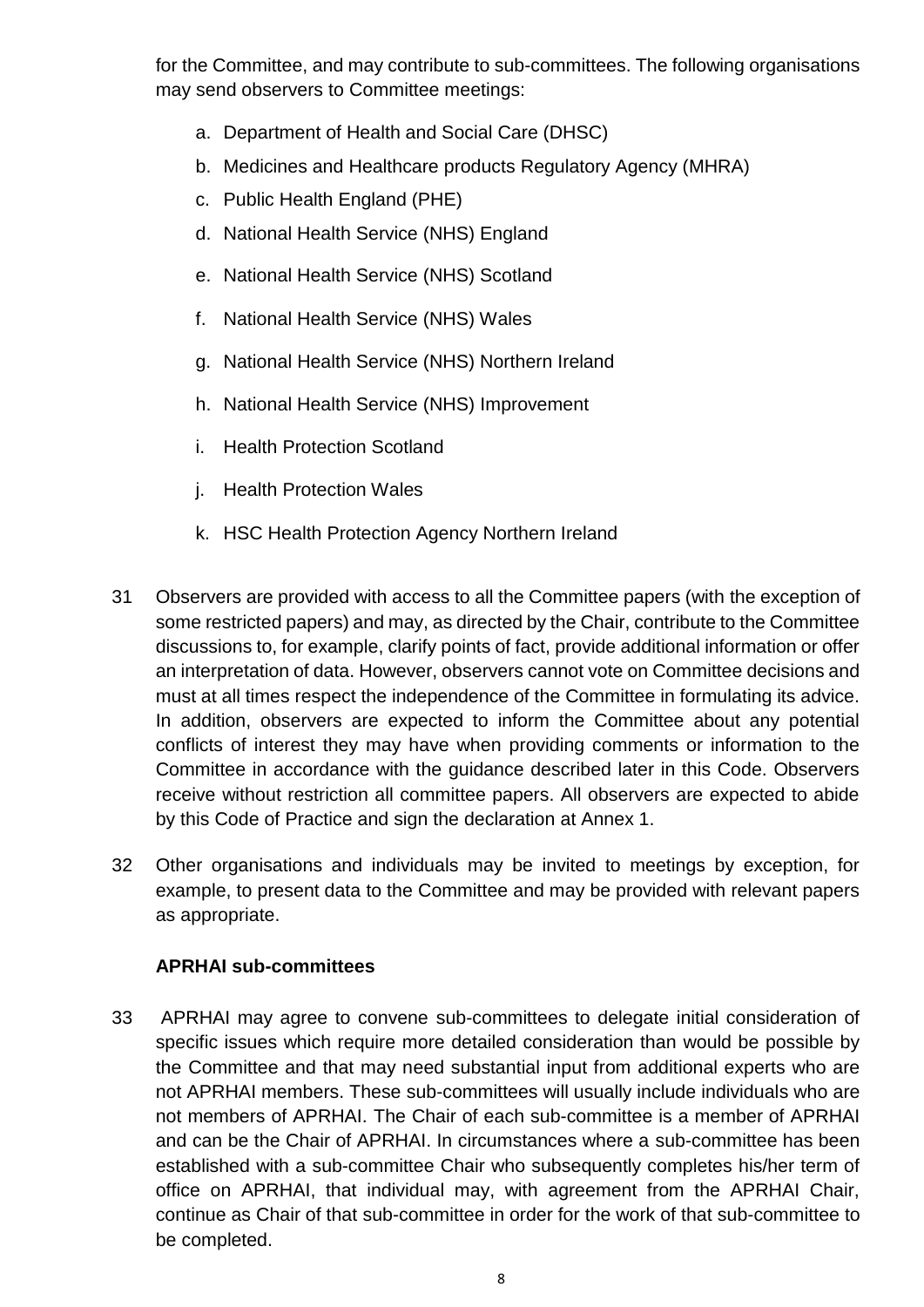- 34 Sub-committee Chairs are expected to report back to the Committee on the work of the sub-committees at the next full APRHAI meeting. Members of APRHAI subcommittees are appointed by invitation following discussions between the Secretariat, the APRHAI Chair and sub-committee Chair as well as the Committee and, if already established, the Sub-committee can identify suitable invitees. The Secretariat can also consult with PHE and the UK health departments when drawing up a list of potential invitees.
- 35 All APRHAI members and members of a sub-committee are required to signal their acceptance of the provisions set out in this Code of Practice by signing the declaration (Annex 1) as indicated.

#### **RESPONSIBILITIES OF COMMITTEE AND SUB-COMMITTEE MEMBERS**

- 36 All members of the Committee and its sub-committees must demonstrate high standards of conduct.
- 37 In exercising their duties, members must observe the 'Seven Principles of Public Life' set out by the Committee on Standards in Public Life (Annex 3).
- 38 The Chair should provide effective leadership, in particular:
	- a. ensuring that the committee carries out its functions effectively and does not exceed its powers or functions
	- b. ensuring that the minutes of meetings and any reports accurately record the views of the committee
	- c. ensuring that views of the committee are accurately represented when providing information to the general public and press
	- d. providing performance management of committee members
	- e. ensuring that the committee manages appropriately any conflicts of interest that members and the Chair may have.
	- f. The Chair will also under usual circumstances be involved in assessing applicants during the appointment of new members to the Committee and ensuring that new Committee members receive appropriate induction.

#### **DECLARATIONS OF INTERESTS**

39 It is important to avoid any danger of members of APRHAI being influenced, or appearing to be influenced, by their private interests in the exercise of their public duties. All members should, therefore, declare any personal or business interests relevant to the work of APRHAI which may, or may be perceived (by a reasonable member of the public) to influence their judgement. This should include, as a minimum, payments to members personally and payments to the relevant part of the organisation for which a member works. Members should be aware of their responsibility not to be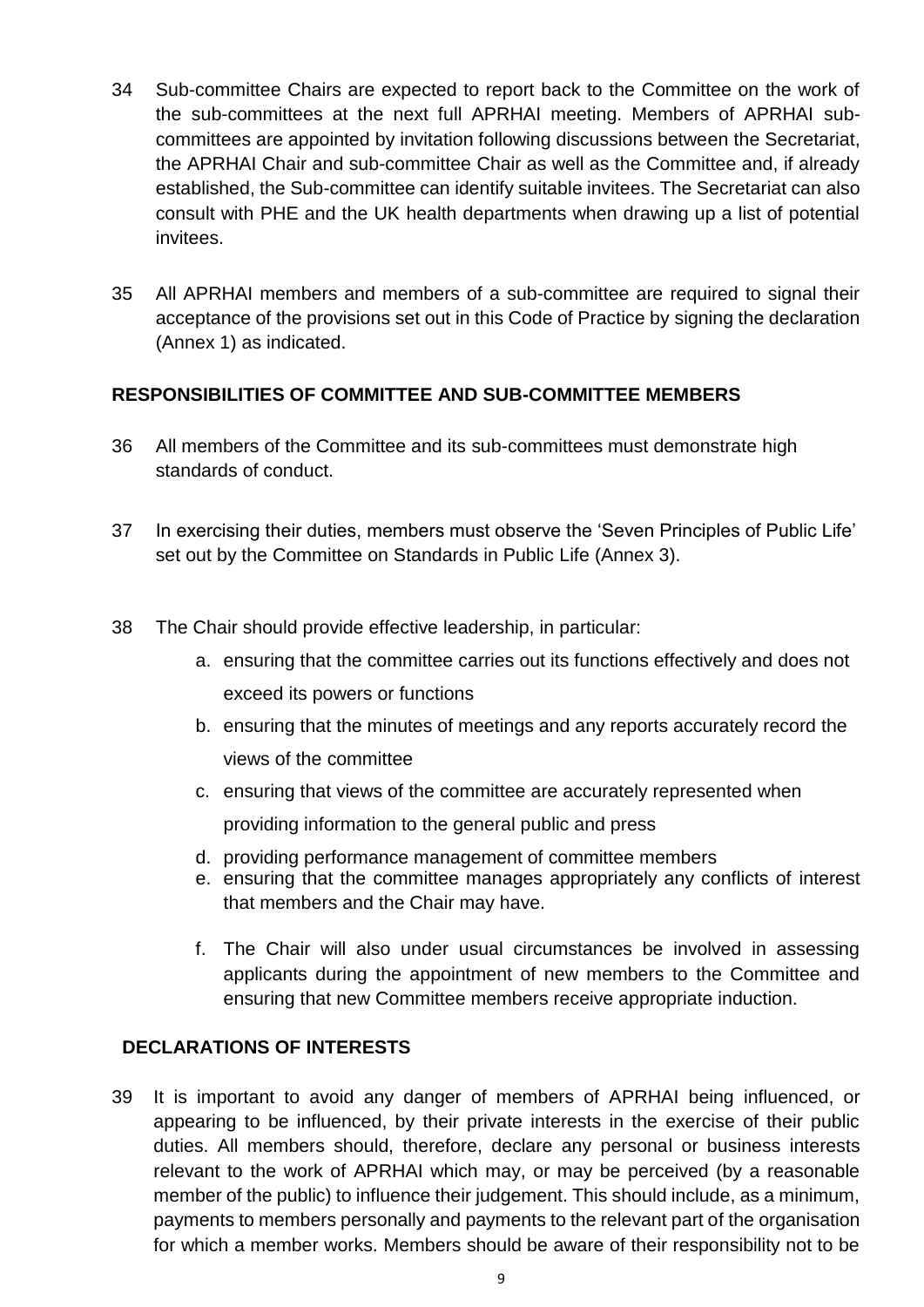seen to allow their judgement to be influenced in considering receipt of any gifts or hospitality offered in the exercise of their public duties.

If members feel that there are interests, outside the scope of this Code, which could be perceived as influencing their work in relation to APRHAI, for example the personal or business interests of close family members (personal partners, parents, children, brothers and sisters and the personal partners of any of these) they should declare those or approach the Secretariat for advice.

#### **Declarations of interests at meetings**

40 A declaration of any interest should be made at any Committee meeting where it relates specifically to a particular issue under discussion. The Secretariat will record this declaration in the minutes (whether or not a member also withdraws from the meeting). It may not be appropriate for members to participate in the discussion or determination of matters in which they have an interest, and may be asked by the Chair to withdraw from the meeting.

#### **Register of interests**

41 The Secretariat is required to publish an up-to-date register of members' interests. Members should notify the Secretariat immediately of any changes to their entry.

#### **CONFIDENTIALITY**

- 42 APRHAI and its sub-committees deal with confidential information and meetings are not open to the public. Procedures to provide strict confidentiality are required, although APRHAI aims to publish as soon as practicable the information and evidence considered in the development of its advice and recommendations. Members, representatives and observers are asked to take particular care to avoid premature or selective disclosure of the Committee's deliberations. All APRHAI and sub-committee members are required to confirm their agreement to the confidentiality provisions of this Code of Practice (by the declaration attached at Annex 1).
- 43 Members, representatives and observers must not, without authority, disclose any information which has been communicated in confidence to them in their capacity as a member of the Committee or a Sub-committee or as Representative or Observer.
- 44 A member, representative or observer who misuses information gained by virtue of his or her office may be liable for breach of confidence under common law and / or may commit a criminal offence under insider dealing legislation.

#### **ACCOUNTABILITY**

45 Members are free to maintain associations with trade unions, co-operative societies, trade associations etc. to the extent that such associations do not conflict directly with the interests of the Committee. If members have any doubt about any of these matters, advice should be sought from the Secretariat.If a Member is at any time unclear whether or not an action in contemplation would be classified as duties as members of APRHAI or its sub-committees he or she should clarify this with the secretariat.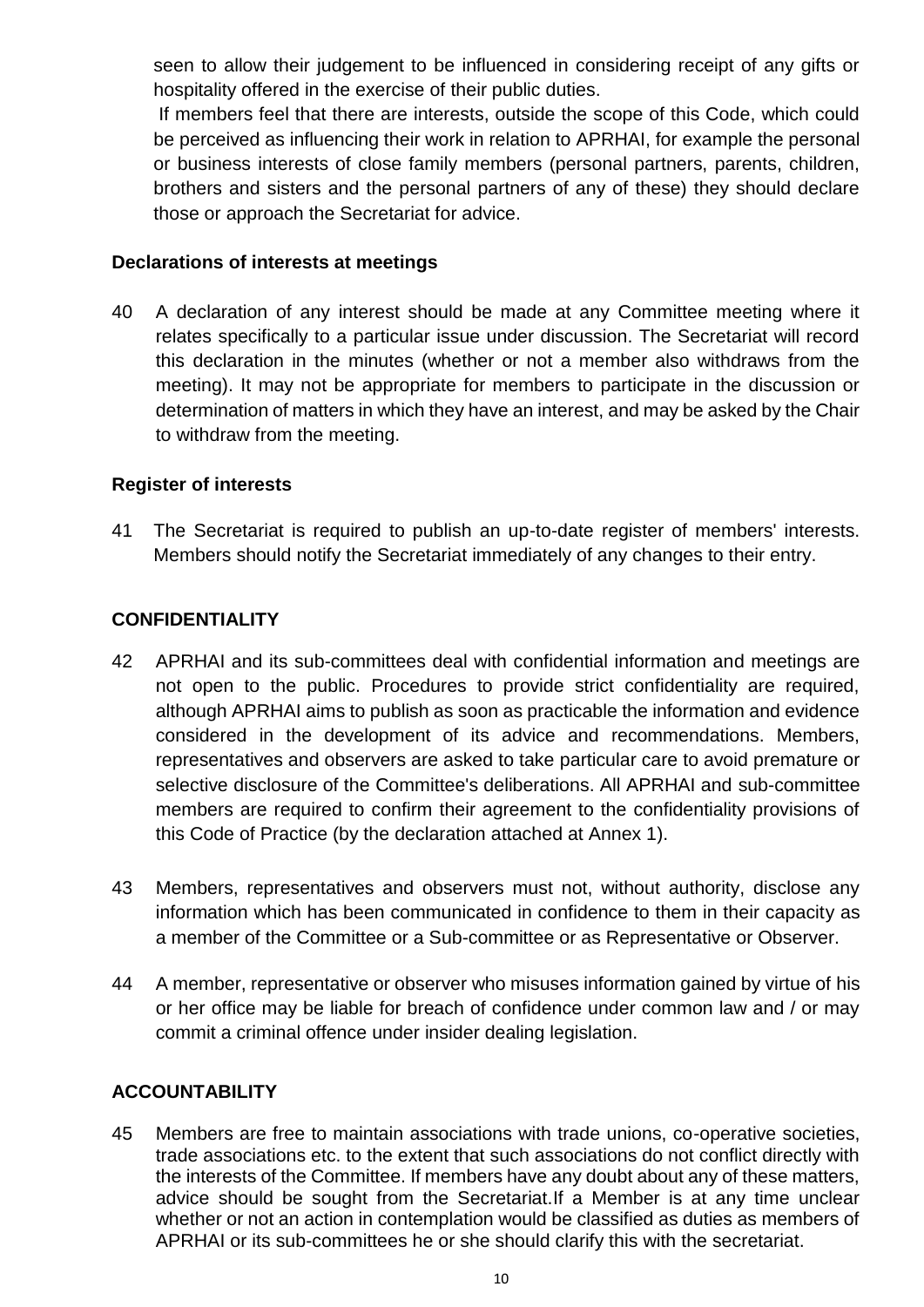46 As APRHAI advice may be used by UK health departments or public health bodies, any legal challenge to any action taken on the advice or recommendations of the Committee will be the responsibility of that department or body rather than APRHAI.

#### **DEVELOPMENT OF APRHAI ADVICE AND RECOMMENDATIONS**

- 47 Topics for consideration by APRHAI may be brought forward by the UK health departments following requests for advice, by members themselves, by the devolved administrations' National Health Service and Public Health bodies, NHS Improvement, health professionals, the public and through the Committee's horizon scanning of HCAI and AMR developments. The final topics will be defined and agreed between Chair, Sponsor and Secretariat in the closed business meeting of each year. The agenda of meetings are developed by the Secretariat in consultation with the APRHAI Chair, DHSC and with input from the Health Departments.APRHAI formulates advice and recommendations based on appraisal of the best scientific and other evidence available and reflecting current good practice and/or expert opinion. The process involves a robust, transparent, and comprehensive appraisal of the available evidence from a wide range of sources. Generally, an APRHAI subcommittee may be set up to review the evidence in detail, possibly over a number of meetings, and provide advice to APRHAI. This will include evidence gathering using searches of the literature to identify as comprehensively as possible the published evidence relevant to the issue under consideration. APRHAI will consider the advice of the sub-committee and often also the key evidence upon which that advice is based.
- 48 In the course of the meetings, the Committee or sub-committee, utilising the individual and collective expertise available, assesses and interprets the evidence through consideration of its quality based on an assessment of the methods employed, the strengths and limitations and hence the validity of the results, and the relevance and strength of the findings to the issue under consideration.
- 49 Advice or recommendations are normally developed by the sub-committee and then presented to APRHAI during the course of full meetings for deliberation by the Committee.
- 50 Once recommendations have been endorsed by the Committee, these are communicated by the Secretariat to the UK Health Administrations and included in the published minutes.

#### **COMMUNICATIONS WITH THE MEDIA**

51 Members of APRHAI or APRHAI sub-committees should not speak to the media as a member or voice of the APRHAI or APRHAI sub-committee. All enquiries from the press should be directed via the DHSC press office to the Chair of APRHAI. Members should inform the Chair and Secretariat of all relevant contacts with the media. Members may discuss issues with the media, in their personal capacity but should take care to explain that he/she is discussing it in an individual professional capacity and not as a member of APRHAI or on behalf of APRHAI or its sub-committees. Members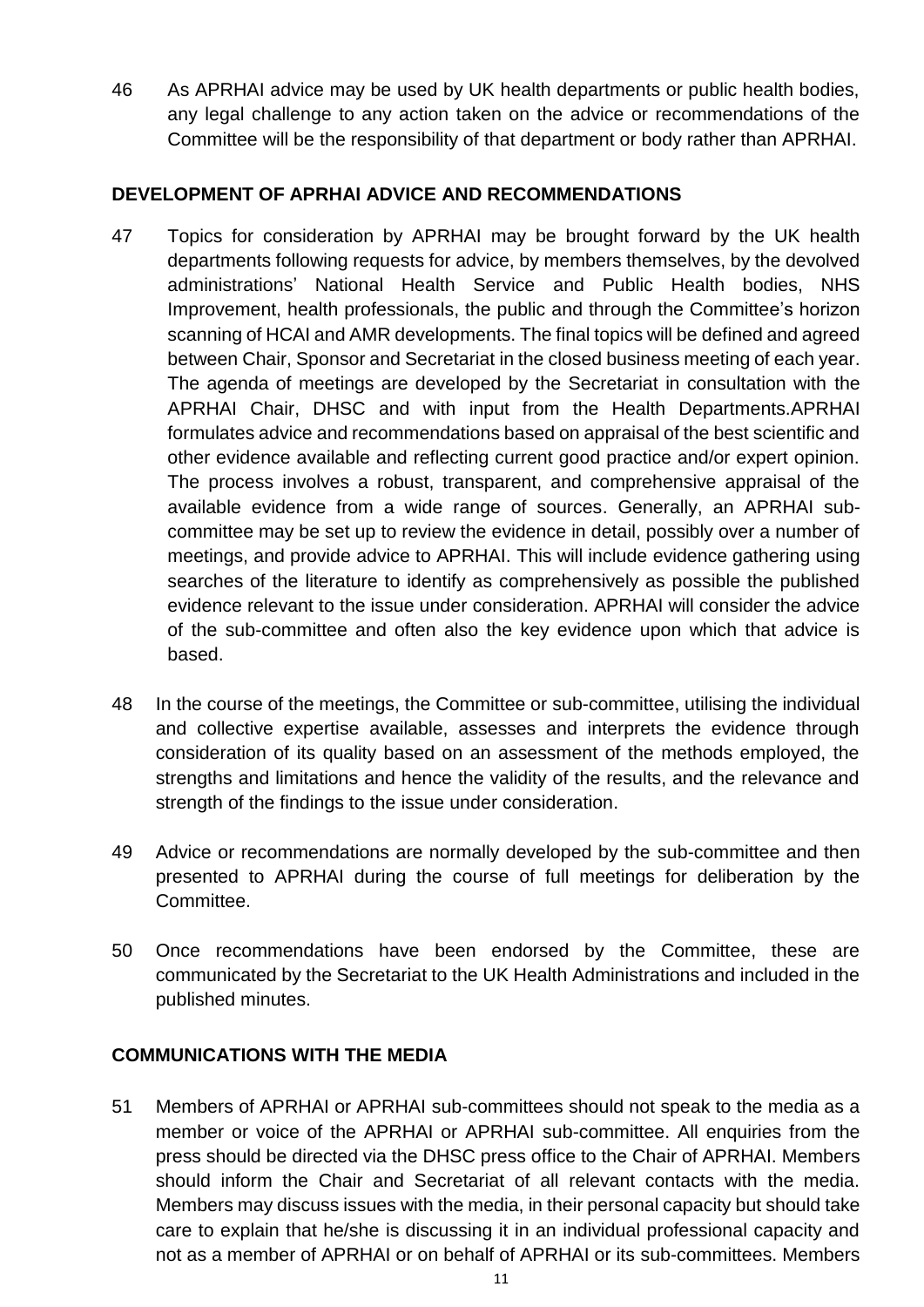should not divulge information that is only available to APRHAI or APRHAI subcommittee members including the outcome of discussions. In addition, the member will need to consider whether participation in such discussions could constitute an interest (for example a personal non-pecuniary interest) for the purpose of their declaration.

#### **PUBLICATION SCHEME**

- 52 APRHAI and its sub-committees must comply with the Freedom of Information Act 2000 (FOIA) which came into force on 1st January 2005. Certain information may be exempt from disclosure under the Freedom of Information Act 2000 and or the Environmental Information Regulations 2004. A list of examples of where information may be withheld, and most likely to be relevant to APRHAI, is provided in Annex 4.
- 53 The Committee is committed to making as much of its work open to public scrutiny as possible. However, often information discussed by APRHAI is not in the public domain and the default position is that APRHAI will meet in closed session. This allows members to have free and open debate before coming to any conclusions, which will be fully and explained clearly in minutes or statements when these are published.
- 54 APRHAI advice and recommendations are published in the minutes of meetings and communicated in a statement sent by APRHAI to DHSC. Since UK health departments and Ministers may wish to consider and come to view on the advice given in APRHAI statements before they are published, publication will be after statements have been considered.
- 55 The agenda for an APRHAI meeting is published about one week before the meeting. Draft minutes are usually published within six weeks of the Committee meetings. Final minutes are agreed at the following meeting and these are published replacing the draft version.
- 56 Where there are items of business which are urgent and need to be dealt with through correspondence before the next scheduled APRHAI or APRHAI sub-committee meeting, the minute of the subsequent APRHAI meeting will note that the issue has been discussed and what the conclusions were.
- 57 APRHAI may be asked to comment, prior to publication, on unpublished research, draft risk assessments, draft guidelines, draft pre-publication material. Premature disclosure of unpublished research may prejudice publication in scientific or medical journals. There is a generic understanding that scientific advisory committees will treat unpublished research in confidence until it has been peer-reviewed and published in the scientific or medical literature, unless the investigators give specific permission for pre-publication release. This helps ensure that the Committee has access to as much of the relevant, but unpublished, data as possible.
- 58 APRHAI may be asked to provide scientific advice early in the drafting process when Government departments revise or produce new guidelines/advice on policy issues. As Ministers may wish to have the opportunity to consider new or revised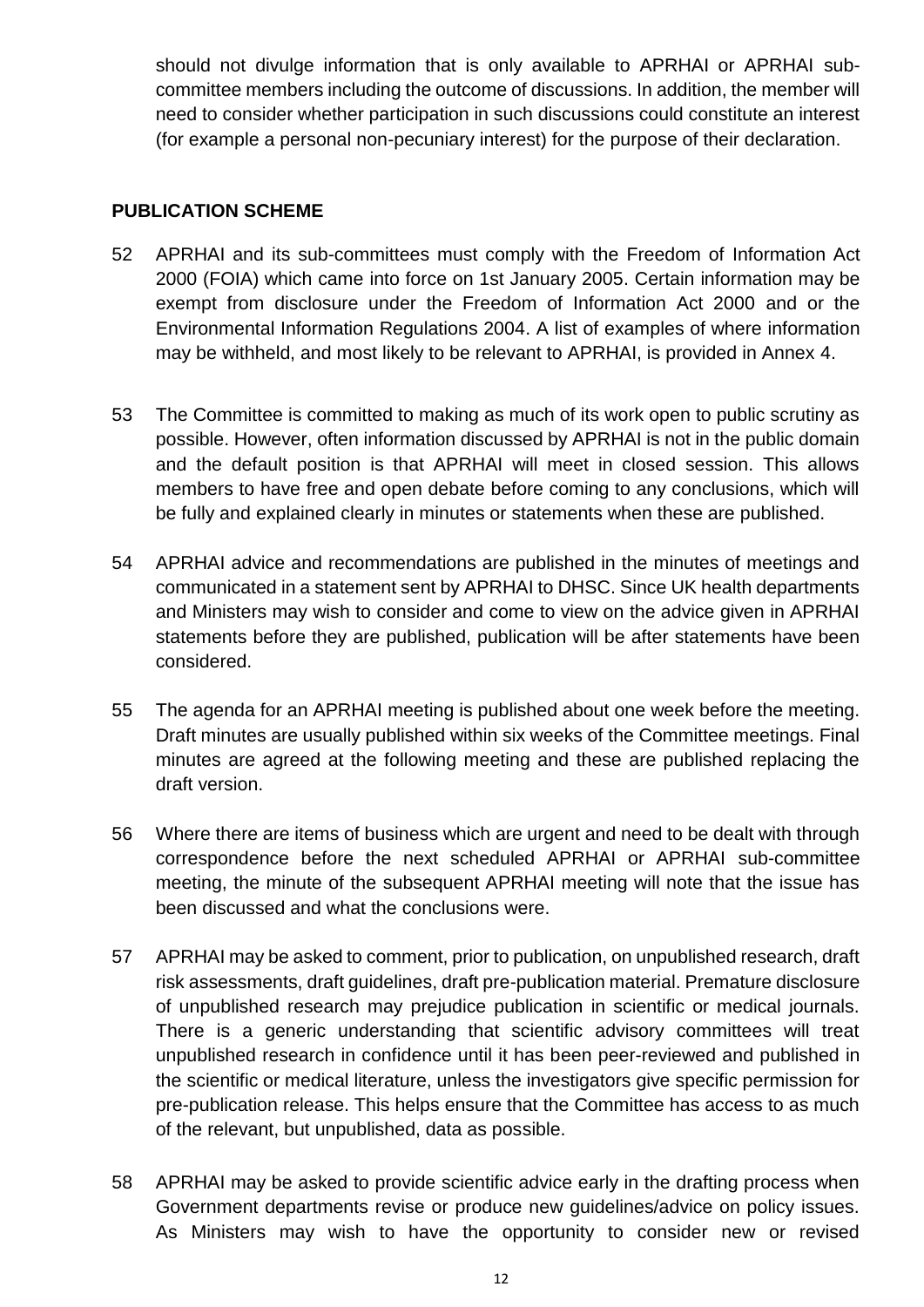guidelines/advice before these are finalised and placed in the public domain, the committee may be asked to provide advice on draft guidelines in confidence.

59 The Publication Scheme is reviewed from time-to-time, and at least every two years, in line with the decisions of the Information Commissioner.

#### **Expenses**

60 APRHAI has no budget. Although members are not remunerated, they are eligible to claim expenses in accordance with Public Health England rules for travel, subsistence and overnight accommodation as set out in Annex 3. All reasonable receipted childcare and carer expenses will be reimbursed where applicable. As noted above, APRHAI members will not gain financial benefit from their membership of the committee. Health Departments Representatives and Observers are not eligible to claim expenses.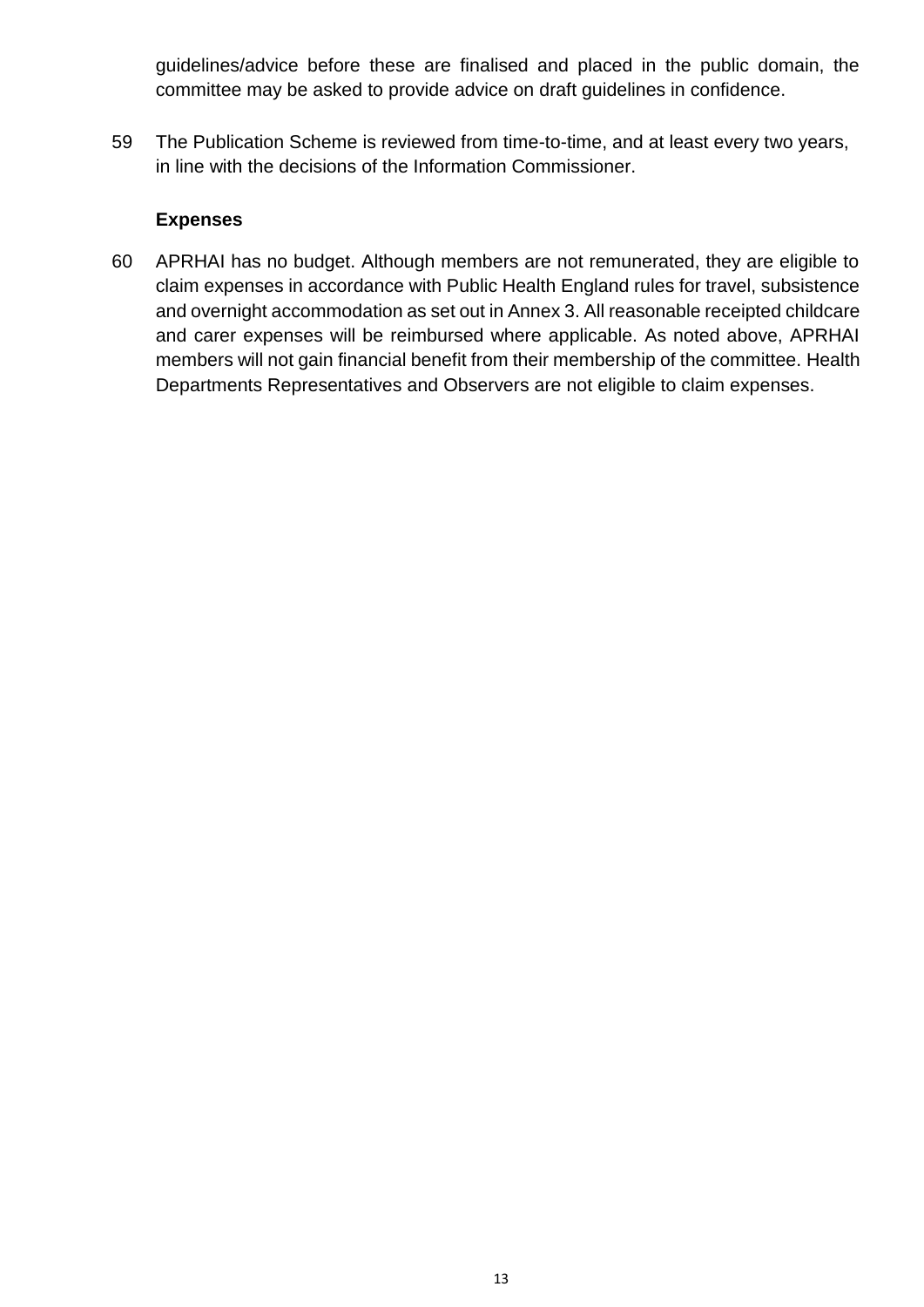#### **Annex 1 - Declaration of agreement to Code of Practice, including confidentiality provisions**

The APRHAI Code of Practice, amongst other provisions, contains:

- the Seven Principles of Public Life
- rules for the declaration of interests by APRHAI members and members of APRHAI sub-committees
- a binding requirement that members must not, without authority, disclose any information which has been communicated in confidence to them in their capacity as a member of APRHAI or an APRHAI sub-committee.

#### **DECLARATION**

I have read and understood the APRHAI Code of Conduct, including the provisions mentioned above.

I agree that I will abide by the provisions of the APRHAI Code of Conduct for (a) the period of time I am a APRHAI member / a APRHAI sub-committee member / a UK Health Administration representative/ an invited observer, and (b) in respect of confidentiality, thereafter for such periods of time as information communicated in confidence is not disclosed by authority

| SURNAME (BLOCK LETTERS)          |
|----------------------------------|
| FORENAME(S) (BLOCK LETTERS)      |
|                                  |
| TITLE OF SUB-COMMITTEE (IF RELEV |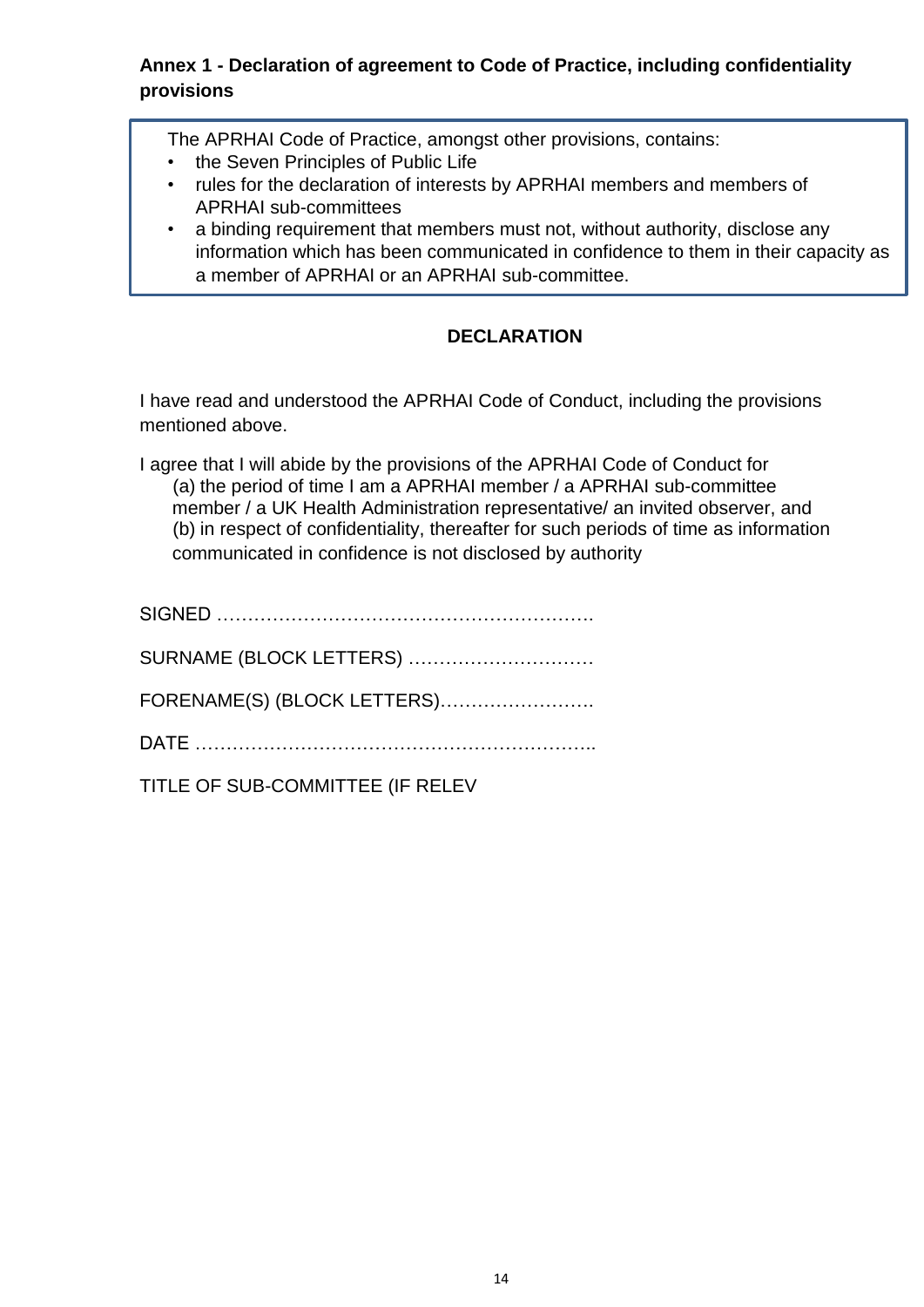#### **ANNEX 2 - PUBLIC HEALTH ENGLAND STANDARD RATES FOR EXPENSES**

#### Reimbursable day expenses

Over 5 hours - one receipted meal up to a ceiling limit of £5 Over 10 hours - two receipted meals up to a ceiling limit of £10 Over 12 hours - two receipted meals up to a ceiling limit of £15.00

#### Night subsistence rates

When staying at a hotel: Up to £85.00 per night of receipted cost if staying outside of London (£115.00 London only). Plus a meal allowance of up to £22.50 with receipts can be claimed for each night away.

#### Travel expenses

Travel by public transport.

Taxis: May be used for local journeys (less than 5 miles) and must be receipted. The use of taxis in London should only be undertaken as a real necessity, e.g. not during normal working hours or where the underground is available etc.

Private car: Business journeys in your own care are reimbursed at the single rate of 25p per mile. There is a passenger supplement of 5p per mile for one and 2p per additional passenger per mile.

Rail: Lowest cost option for travelling by rail should be the default option. Rail tickets purchased should have date and time restrictions where possible. Rail tickets should be purchased in advance of travel.

Air: Lowest cost option for air travel should be default option. All domestic air flights should be economy class without exception. All air tickets to be purchased in advance of the date of travel.

Overseas travel and subsistence: Overseas subsistence rates are set separately for each country and expressed in the currency of the country, although in some cases payments will be based on receipted actuals only. For more details contact the secretariat.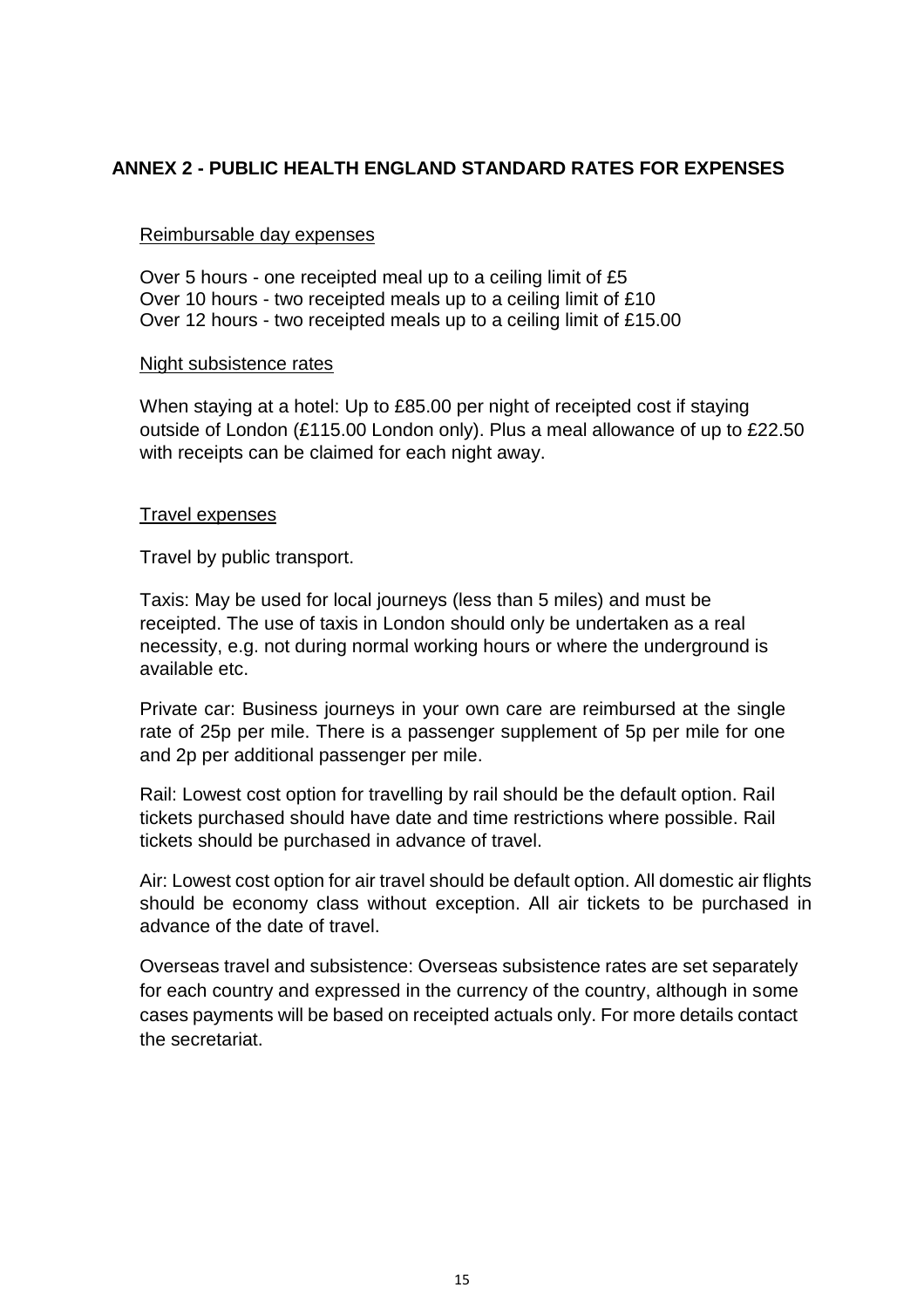#### **ANNEX 3 - THE SEVEN PRINCIPLES OF PUBLIC LIFE**

#### **Selflessness**

Holders of public office should take decisions solely in terms of the public interest. They should not do so in order to gain financial or other material benefits for themselves, their family, or their friends.

#### **Integrity**

Holders of public office should not place themselves under any financial or other obligation to outside individuals or organisations that might influence them in the performance of their official duties.

#### **Objectivity**

In carrying out public business, including making public appointments, awarding contracts, or recommending individuals for awards and benefits, holders of public office should make choices on merit.

#### **Accountability**

Holders of public office are accountable for their decisions and actions to the public and must submit themselves to whatever scrutiny is appropriate to their office.

#### **Openness**

Holders of public office should be as open as possible about all the decisions and actions that they take. They should give reasons for their decisions and restrict information only when the wider public interests clearly demands it.

#### **Honesty**

Holders of public office have a duty to declare any private interests relating to their public duties and to take steps to resolve any conflicts arising in a way that protects the public interests.

#### **Leadership**

Holders of public office should promote and support these principles by leadership and example.